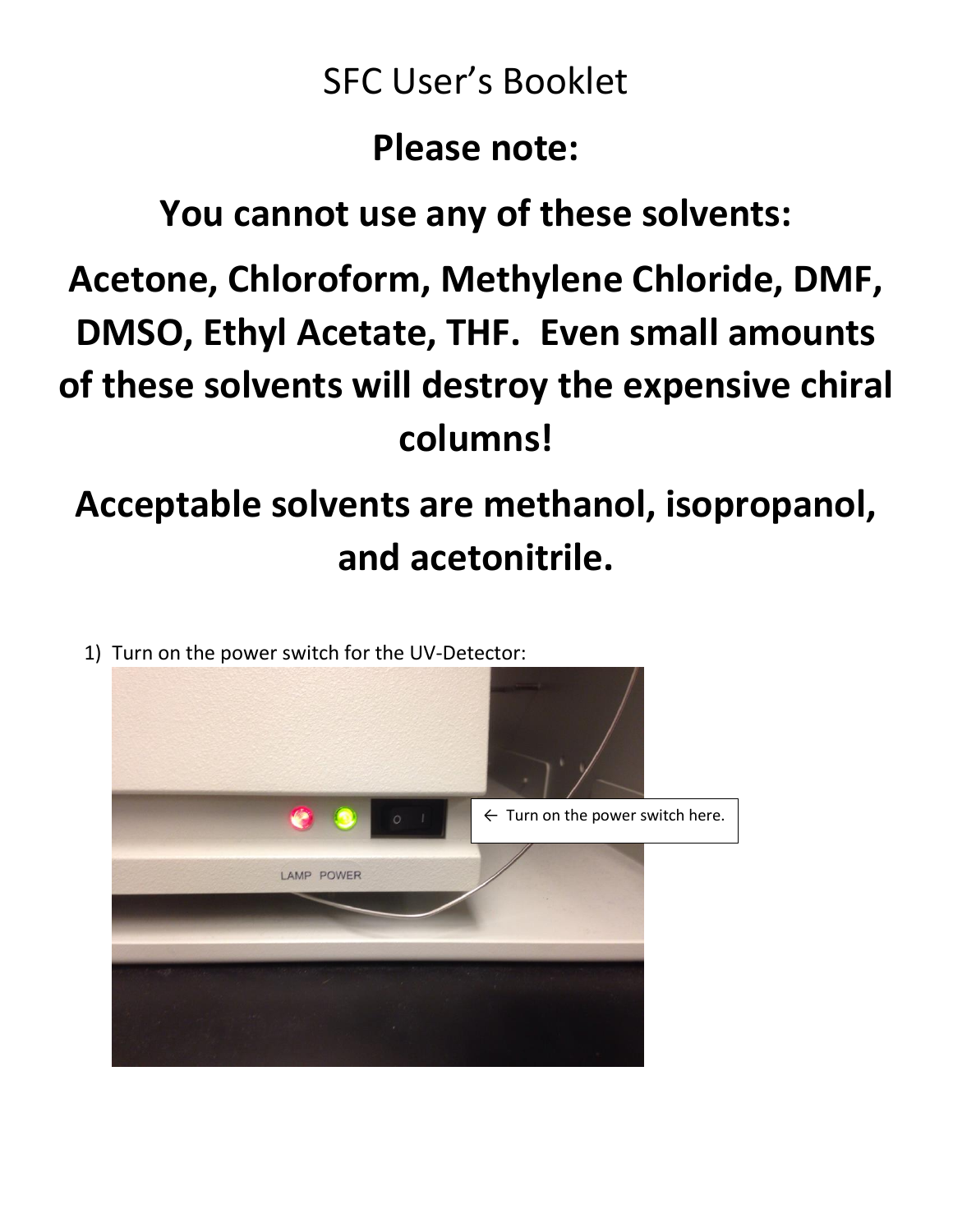2) Double-Click the LSA Chemistry Recharge Icon:



3) Fill in your uniquename, your research advisor's uniquename, and your shorcode account number, and click OK.

| <b>R</b> LSA Chemistry Recharge<br>Help | x                     |
|-----------------------------------------|-----------------------|
| General Information                     |                       |
| <b>Instrumentation Name</b>             | <b>SFC</b>            |
| <b>Computer Name</b>                    | <b>INFORMATICS</b>    |
| U-M Affiliation                         | O Internal © External |
| Unigname                                | jwindak               |
| Account Information                     |                       |
| PI Unigname                             | steventi              |
| Shortcode                               | 199990                |
| http://lsa.umich.edu/lsait              | Cancel<br>0k          |

The Waters Chromscope software will open automatically.

When it asks for a password, enter "waters"

|                         | Vaters        | THE SCIENCE OF WHAT'S POSSIBLE. <sup>®</sup> |
|-------------------------|---------------|----------------------------------------------|
| <b>User Name</b>        | Administrator | Login                                        |
| Password                |               | Cancel                                       |
| Type in "waters" here 个 |               |                                              |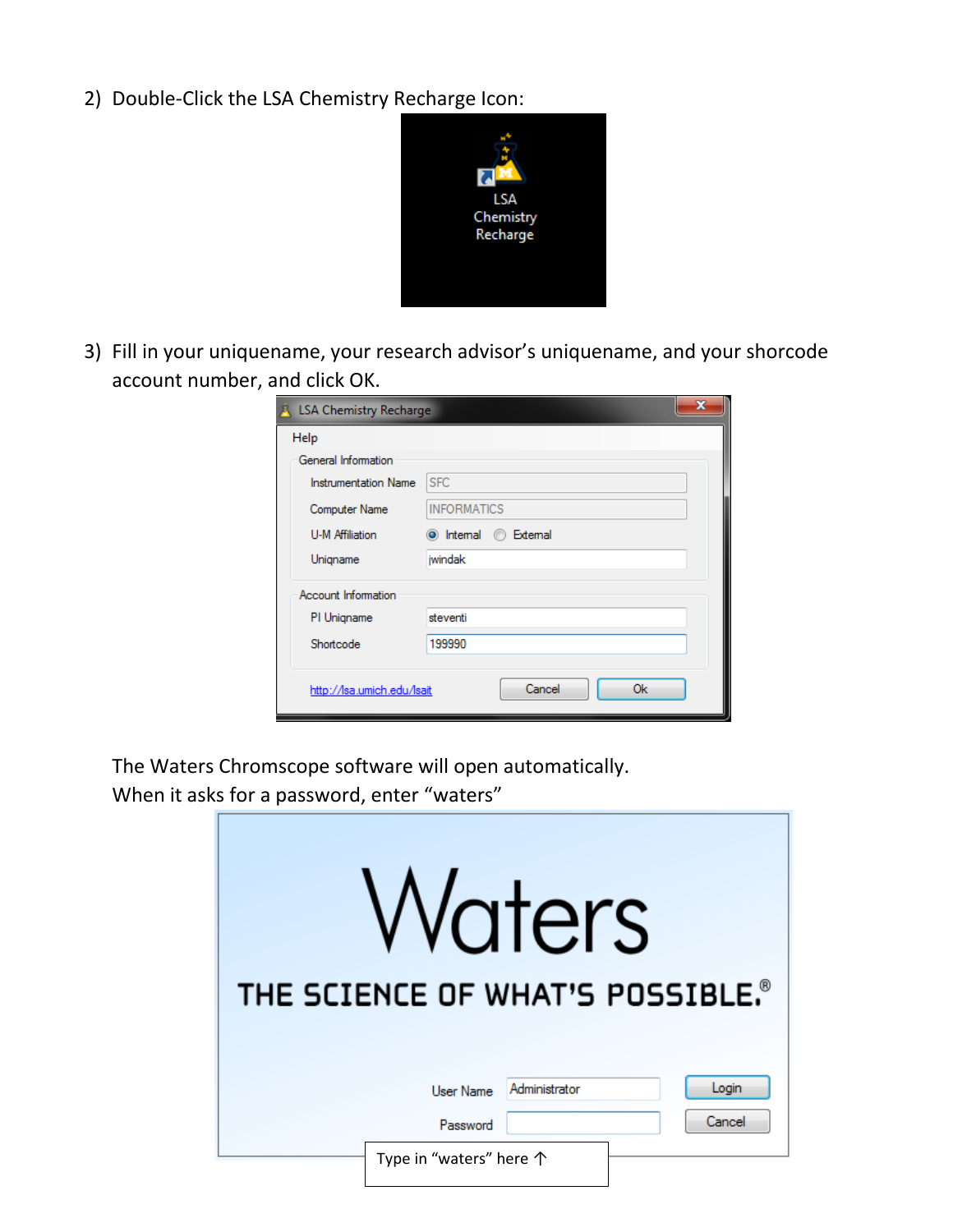4) After the software comes up, expand the project folders to find your project:

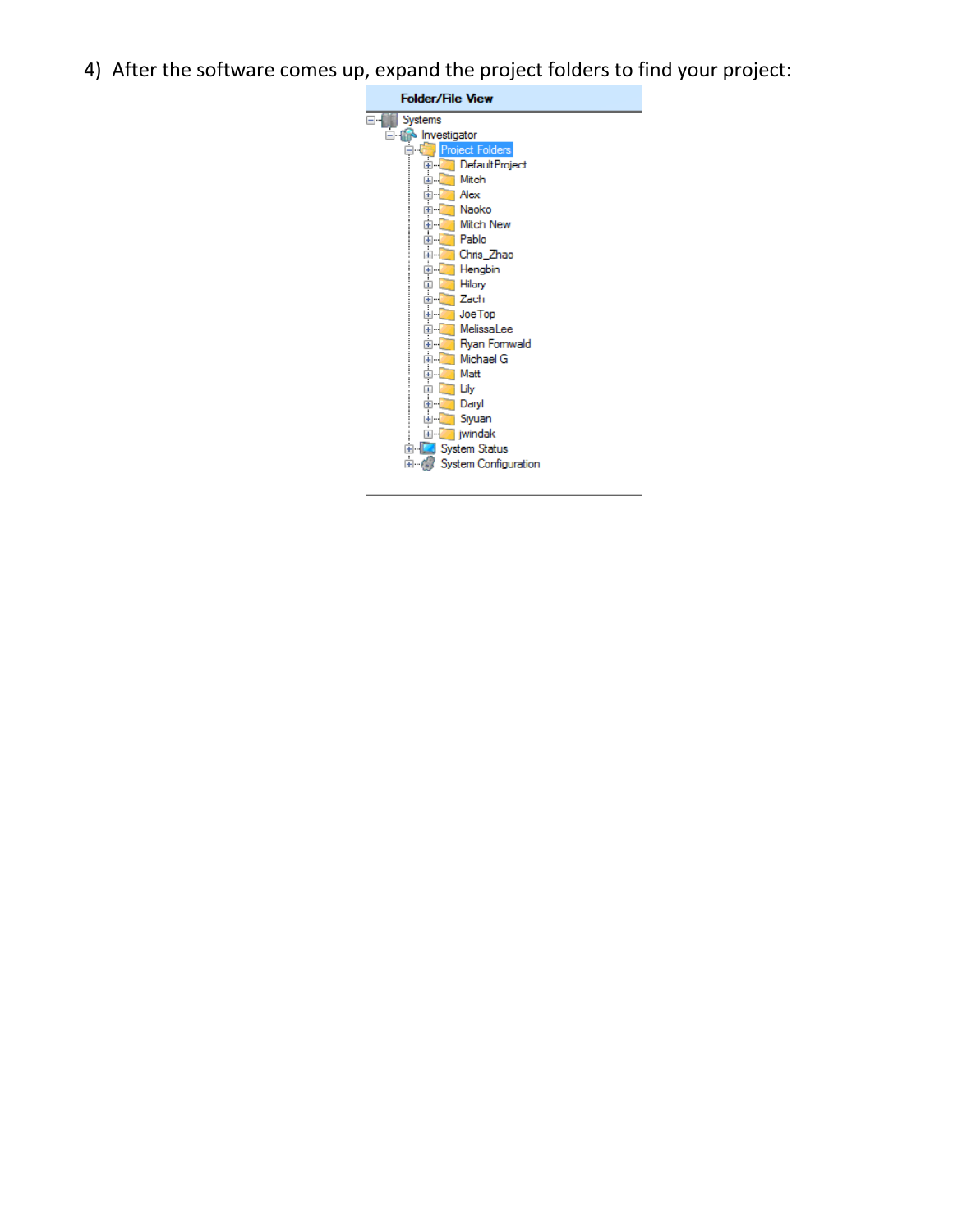5) Expand your project and instrument methods to see your methods. Choose a method to run.

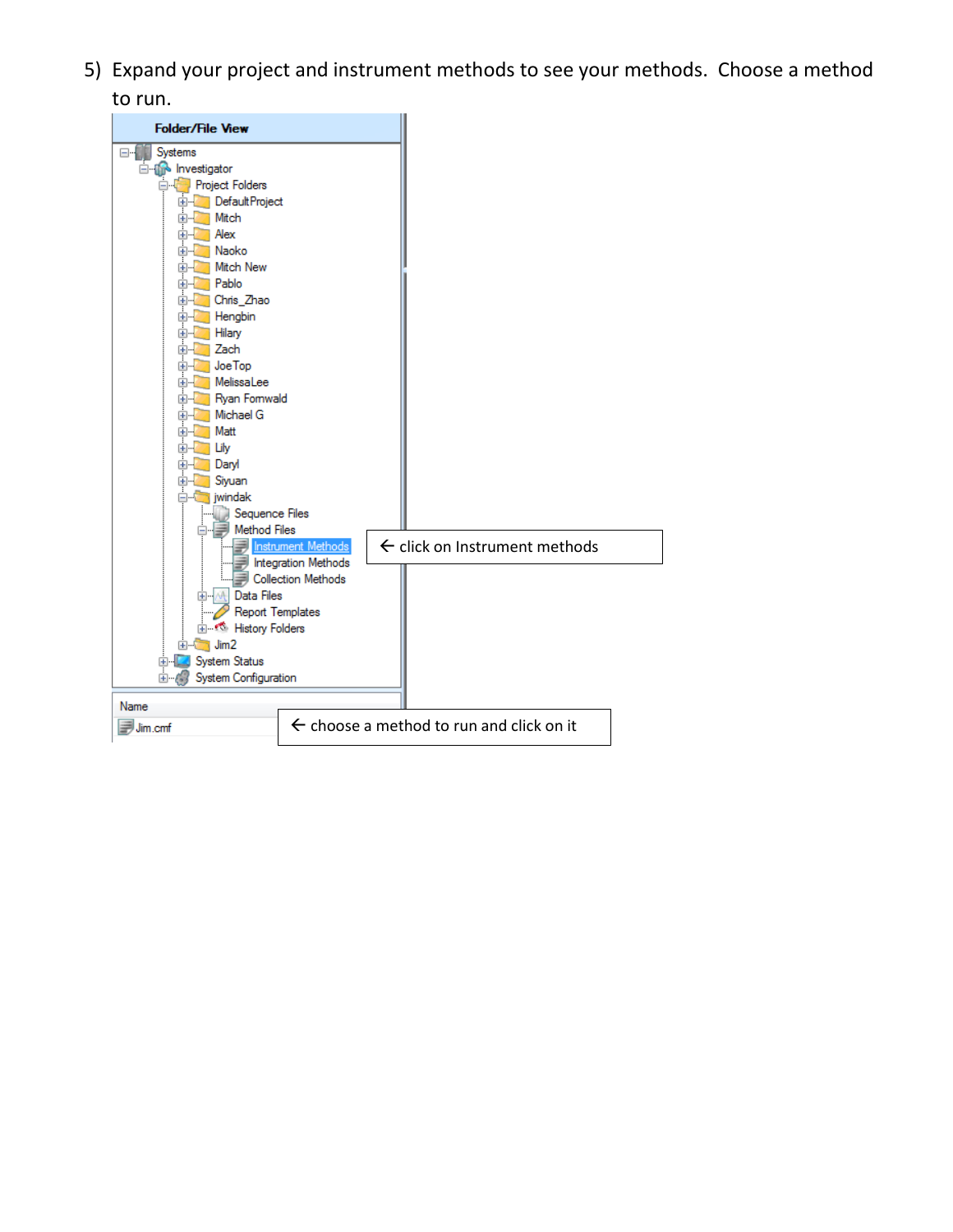# **For a Chiral column scan, it is suggested to use a flow rate of 3.5 ml/min, a co-solvent percentage of 10% to 20%, and a back-pressure of 120 Bar, and a temperature of 40 C.**

# **Please note, the chiral columns should not be heated above 40 C.**

|                                                                    | Investigator System Status X   I Jim [Investigator][jwindak] X   @ New Sequence5 [Investigator][jwindak] X |                                           |                                                                        |        |
|--------------------------------------------------------------------|------------------------------------------------------------------------------------------------------------|-------------------------------------------|------------------------------------------------------------------------|--------|
| General Method<br>Column Oven                                      | Auto Sampler<br>PDA                                                                                        |                                           |                                                                        |        |
| <b>Method Name</b><br>Jim<br>Run Method<br>Save                    | $\downarrow$ Click on Run Method to start the instrument running.<br>199<br>Version                        |                                           |                                                                        |        |
| Monitor                                                            | Administrator<br>Created By                                                                                |                                           |                                                                        |        |
| Flow<br>$\circ$<br><b>Isocratic</b><br><b>Flow Gradient</b>        | Total Flow (ml/min)<br>$3.50 \div$                                                                         | Temperature (C)<br>$40 \div$              | Default Column* 5: AD-H Chiral Ant -<br>Default Solvent* 3: iPrOH      |        |
| Composition<br>Isocratic<br>$\odot$<br><b>Composition Gradient</b> | Co-Solvent %<br>10.00 $\Leftrightarrow$                                                                    | Pressure<br>isobaric<br>Pressure Gradient | Total Back Pressure (bar)<br>120 ≑                                     |        |
|                                                                    |                                                                                                            |                                           | *Note: Default Columns and Solvents can be overridden in the sequence. |        |
| Flow<br>Pressure<br>Composition                                    |                                                                                                            |                                           |                                                                        |        |
| Stage                                                              | Total Start Flow (ml/min)                                                                                  | Total End Flow (ml/min)                   | Duration (min)                                                         |        |
| 1                                                                  | 3                                                                                                          | $\bf{0}$                                  | 1                                                                      | Delete |
| 2                                                                  |                                                                                                            |                                           |                                                                        |        |
| Graph Display: <sup>O</sup> Flow                                   | Composition<br><b>C</b> Pressure                                                                           |                                           |                                                                        |        |
| <b>Flow Gradient Display</b>                                       |                                                                                                            |                                           |                                                                        |        |
| 3<br>2                                                             |                                                                                                            |                                           |                                                                        |        |
| Flow Rate (ml/min)<br>1                                            |                                                                                                            |                                           |                                                                        |        |
| 0<br>0                                                             | 0.5                                                                                                        | 1<br><b>Total Gradient Duration (min)</b> |                                                                        | 1.5    |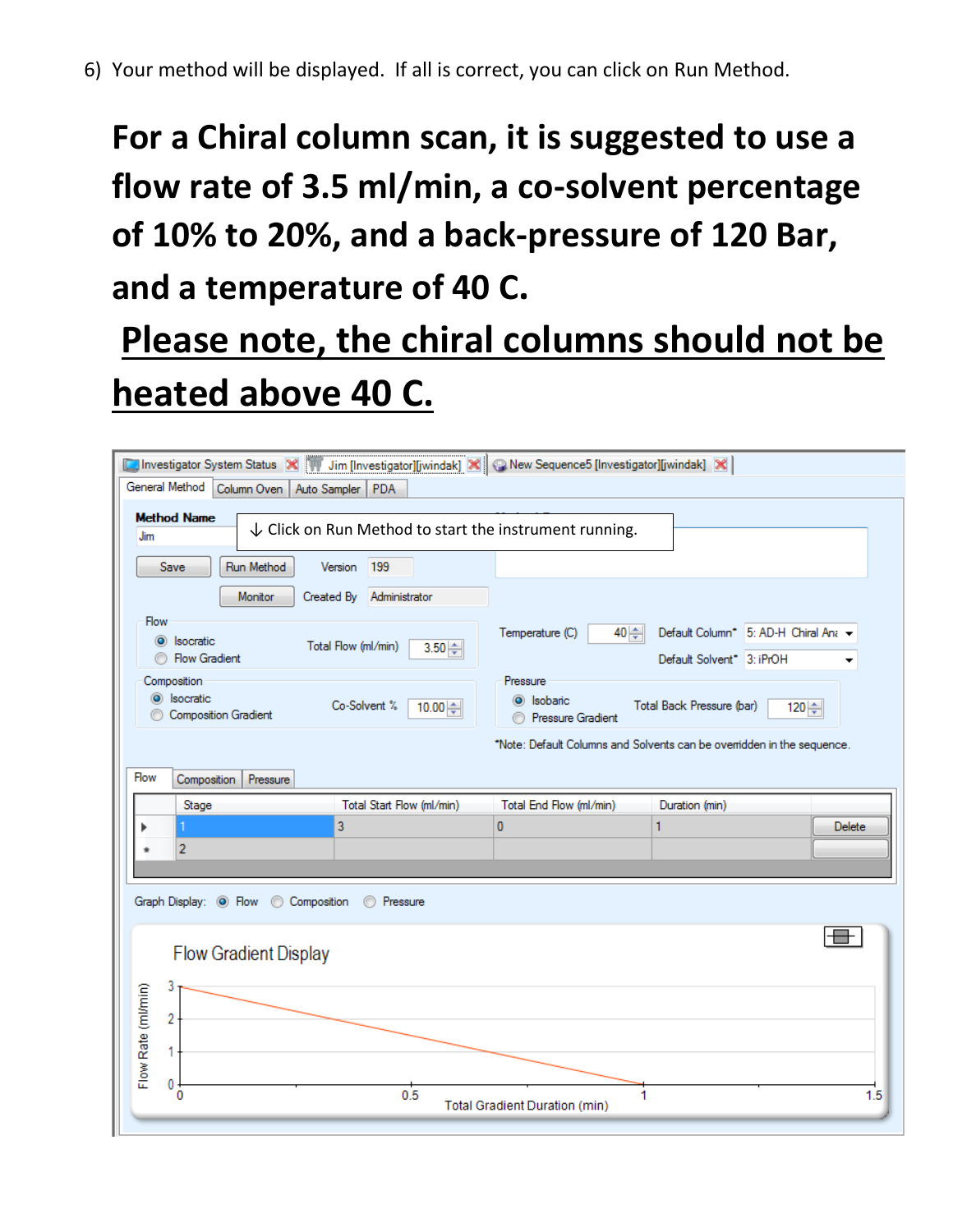7) Click on "Investigator System Status" to obtain status information on the system. If a module has a yellow colored boarder, it means it is not ready. If it has a green colored boarder, it is ready and is operating properly. If a module has a black colored boarder, it is ready but not currently being in use.

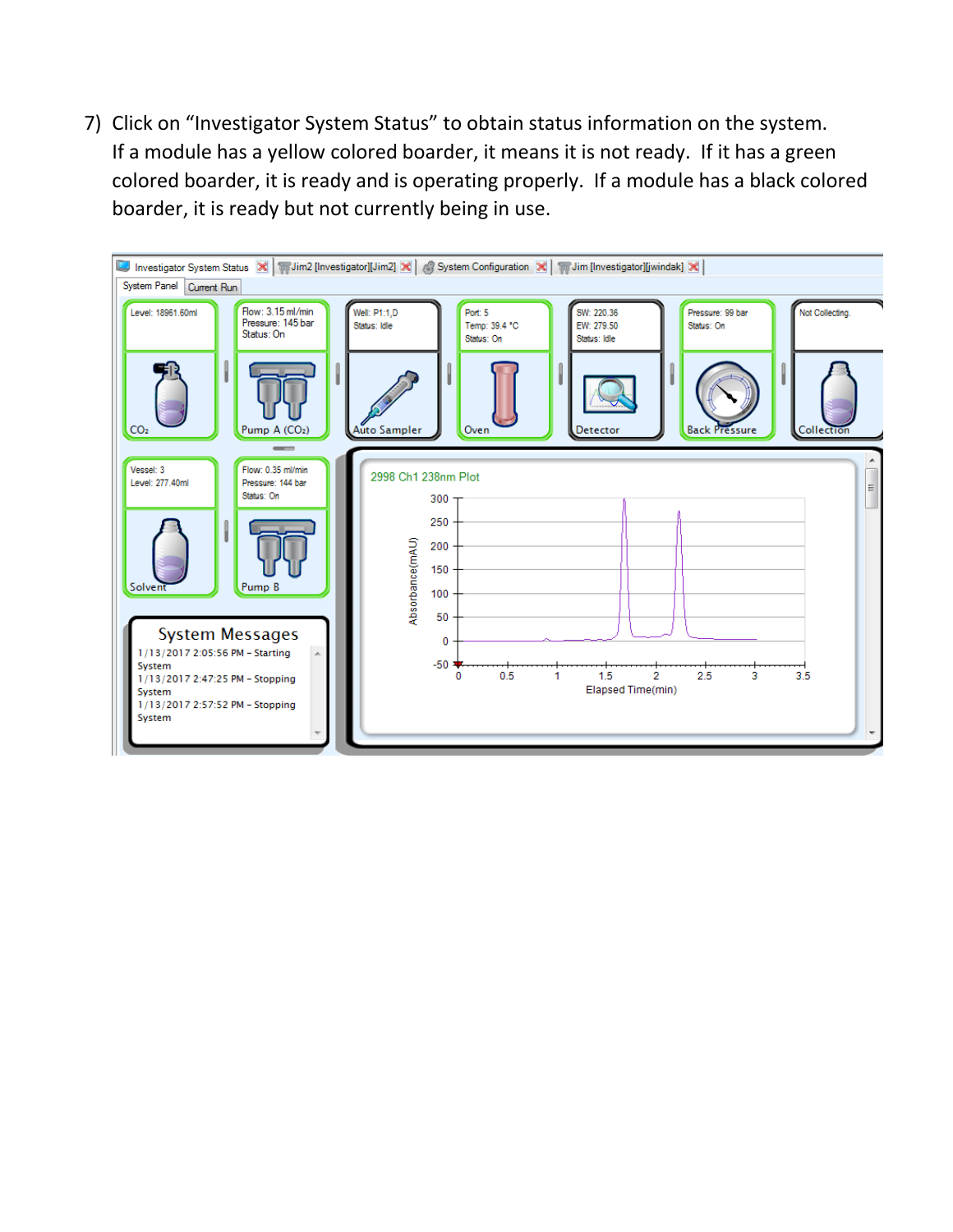8) Right-click on Sequence Files, and then left-click "Add New Sequence To"



You can then fill out the sequence table for your list of sample runs:

|                |               |                     |                          |                      |                                                                                                           |              |         |                           |              |                           |                 | Sequence Queue: A A |                     |                |               |                  |                          |                          |         |
|----------------|---------------|---------------------|--------------------------|----------------------|-----------------------------------------------------------------------------------------------------------|--------------|---------|---------------------------|--------------|---------------------------|-----------------|---------------------|---------------------|----------------|---------------|------------------|--------------------------|--------------------------|---------|
| Start          |               |                     | <b>Stop</b>              |                      | <b>Current Project:</b>                                                                                   |              |         |                           |              |                           |                 |                     |                     |                |               |                  |                          |                          |         |
|                |               |                     |                          |                      | Equilibrating Devices Current Method(s): IM: Jim[ Ver: 190]                                               |              |         |                           |              |                           |                 |                     |                     |                |               |                  |                          |                          |         |
|                |               |                     |                          |                      | <b>Current Data File:</b>                                                                                 |              |         |                           |              |                           |                 |                     |                     |                |               |                  |                          |                          |         |
|                |               |                     |                          |                      |                                                                                                           | Run:         |         | of                        |              |                           |                 |                     |                     |                |               |                  |                          |                          |         |
|                |               |                     | Lamp Auto-off Time: 0.48 | of 30.00             | min.                                                                                                      | In Sequence: |         |                           |              |                           |                 |                     |                     |                |               |                  |                          |                          |         |
|                |               |                     |                          |                      |                                                                                                           |              |         |                           |              |                           |                 |                     |                     |                |               |                  |                          |                          |         |
|                |               |                     |                          |                      | Investigator System Status X   TJ Jim [Investigator][jwindak] X + New Sequence5 [Investigator][jwindak] X |              |         |                           |              |                           |                 |                     |                     |                |               |                  |                          |                          |         |
|                |               |                     |                          |                      |                                                                                                           |              |         |                           |              |                           |                 |                     |                     |                |               |                  |                          |                          |         |
|                | Sequence Name |                     |                          |                      |                                                                                                           |              |         |                           |              |                           |                 |                     |                     |                |               |                  |                          |                          |         |
|                | New Sequence5 |                     |                          |                      |                                                                                                           | Version 0    |         | Save                      | Add to Queue |                           | Sequence Wizard |                     |                     |                |               |                  |                          |                          |         |
|                | Created By    |                     |                          |                      |                                                                                                           |              |         |                           |              | Total Duration (min) 11.1 |                 |                     |                     |                |               |                  |                          |                          |         |
|                |               |                     |                          |                      |                                                                                                           |              |         |                           |              |                           |                 |                     |                     |                |               |                  |                          |                          |         |
|                |               |                     |                          |                      | Make a single acquisition for entire sequence                                                             |              |         |                           |              |                           |                 |                     |                     |                |               |                  |                          |                          |         |
|                |               | $\frac{\ln j}{H}$ . | Run. Dur.<br>(min.)      | Inj. Delay<br>(min.) | Instrument Method *                                                                                       |              |         | Data File *               |              |                           | Inj.<br>Loc. +  | Sample Name *       | Inj. Vol.<br>(uL) * | Solvent *      |               | Column *         |                          | <b>Collection Method</b> |         |
| $\overline{ }$ |               |                     | 10                       |                      | Jim                                                                                                       |              |         | Sample Name And Date/Time |              | $\cdot$                   | 1,1,A           | racemic mixture 1   | 10                  | Use Method Def | $\mathbf{v}$  | Use Method Def * |                          |                          | $\star$ |
| $\star$        |               |                     |                          |                      |                                                                                                           |              | $\cdot$ |                           |              | $\pmb{\cdot}$             |                 |                     |                     |                | $\pmb{\cdot}$ |                  | $\overline{\phantom{a}}$ |                          | $\star$ |

After the sequence table is filled out, click on Save and then Add to Queue. Click on Start to begin running the sequence.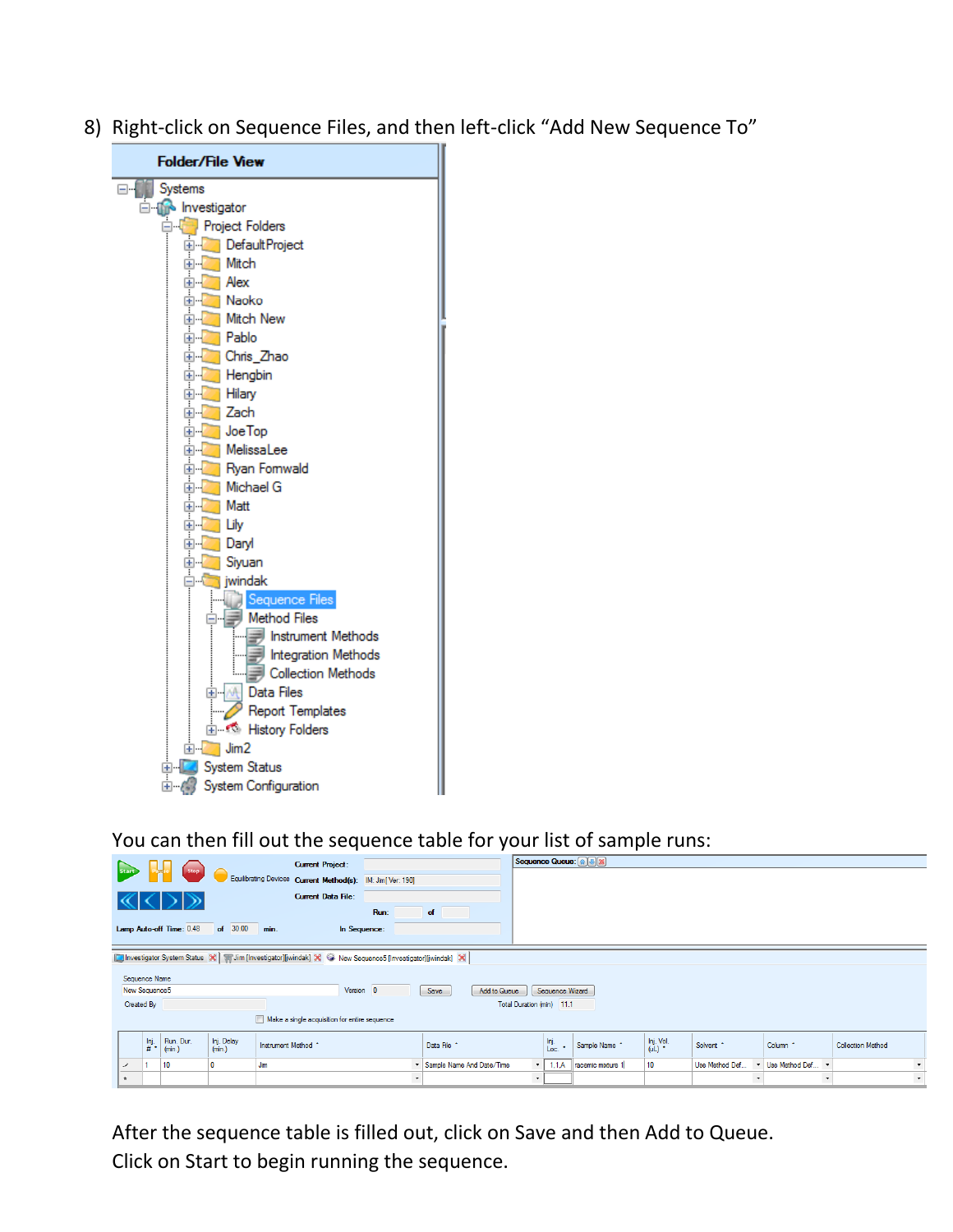

#### How to do a Chiral Method Screening:

1) Right-click "sequence files", and then click on "Add new sequence to", and the sequence table will be displayed. After it is displayed, click on the button that says "Sequence Wizard":

| Sequence Name |                    |                     |                      | Investigator System Status X   11 Jim [Investigator][jwindak] X   @ New Sequence5 [Investigator] |           |                      |             | Click on Sequence Wizard $\downarrow$ |                 | $ndak]$ $\mathbb{X}$ |  |
|---------------|--------------------|---------------------|----------------------|--------------------------------------------------------------------------------------------------|-----------|----------------------|-------------|---------------------------------------|-----------------|----------------------|--|
| New Sequence6 |                    |                     |                      |                                                                                                  | Version 0 |                      | Save        | Add to Queue                          | Sequence Wizard |                      |  |
| Created By    |                    |                     |                      |                                                                                                  |           |                      |             | Total Duration (min) 0                |                 |                      |  |
|               |                    |                     |                      | Make a single acquisition for entire sequence                                                    |           |                      |             |                                       |                 |                      |  |
|               | $\frac{\ln j}{\#}$ | Run, Dur.<br>(min.) | Inj. Delay<br>(min.) | Instrument Method *                                                                              |           |                      | Data File * |                                       | Inj.<br>Loc.    | Sample Name *        |  |
| $\ast$        |                    |                     |                      |                                                                                                  |           | $\ddot{\phantom{0}}$ |             |                                       |                 |                      |  |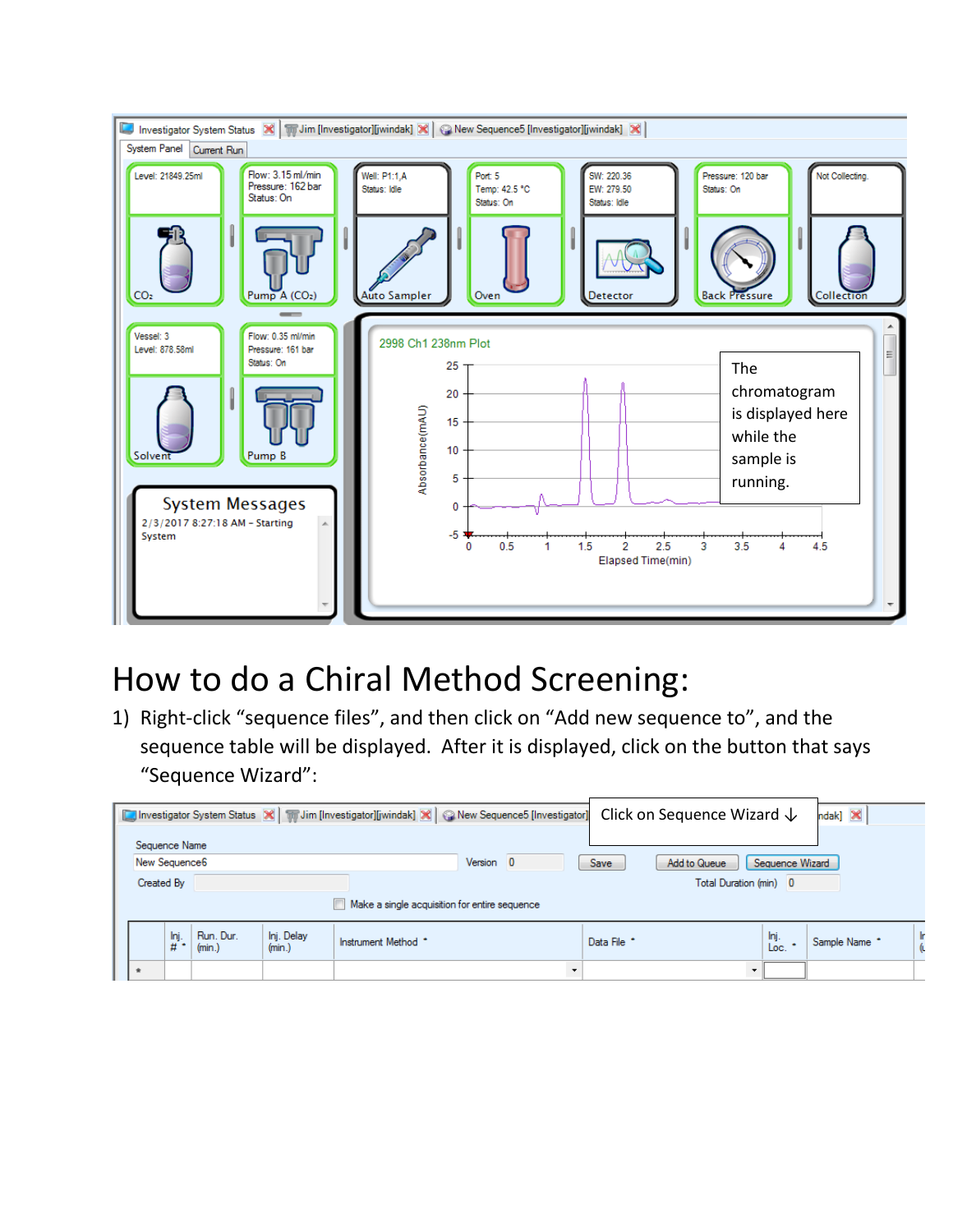It will ask you what type of sequence you want to create. Click on "Method Screening" and then click on Next:

| o<br><b>Co</b> Sequence Wizard                                                           | $\mathbf{x}$ |
|------------------------------------------------------------------------------------------|--------------|
| <b>ChromScope Sequence Wizard</b>                                                        |              |
| This utility will quickly build sequences for you.                                       |              |
|                                                                                          |              |
| Please chose which type of sequence you wish to create:<br><sup>O</sup> Method Screening |              |
| <b>Build Calibration Curve</b>                                                           |              |
| Purification Sequence                                                                    |              |
|                                                                                          |              |
|                                                                                          |              |
|                                                                                          |              |
|                                                                                          |              |
|                                                                                          |              |
|                                                                                          |              |
|                                                                                          |              |
|                                                                                          |              |
|                                                                                          |              |
|                                                                                          |              |
|                                                                                          |              |
|                                                                                          |              |
|                                                                                          |              |
|                                                                                          |              |
|                                                                                          |              |
|                                                                                          |              |
|                                                                                          |              |
| $Back$<br>Cancel<br>Next                                                                 |              |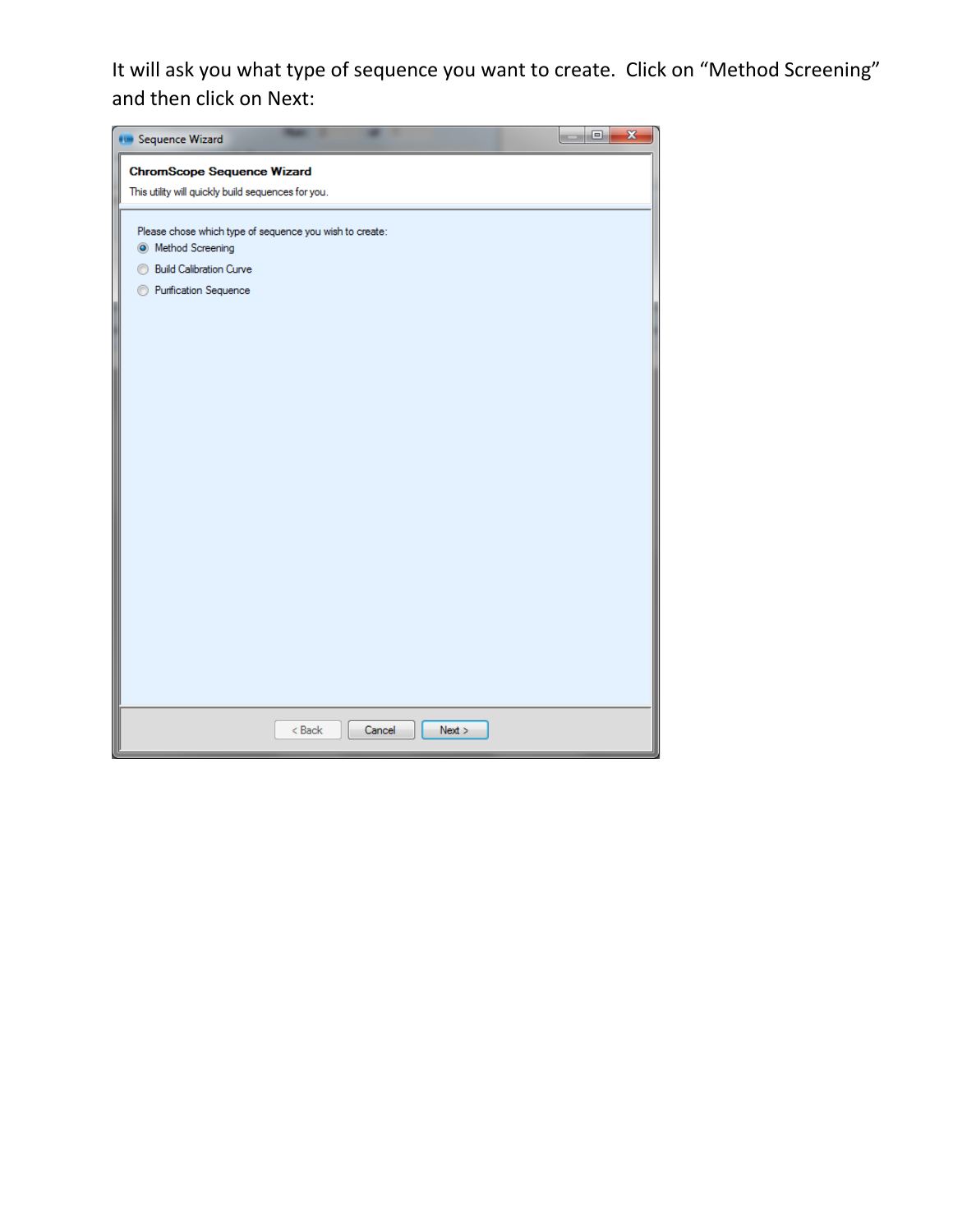A Dialog box will come up, allowing you to choose what needs to be changed from run to run. In this example, we've used the same solvent but have chosen to cycle through all of the chiral columns:

| <b>ChromScope Sequence Wizard</b>                                                                 |  |
|---------------------------------------------------------------------------------------------------|--|
| This utility will quickly build sequences for you.                                                |  |
| <b>Method Screening Settings:</b>                                                                 |  |
| MeOH<br>1.1.A<br>Samples to screen: *<br>Solvents to screen: *                                    |  |
| Solvent 2<br><b>Change First</b><br>Change Third<br><b>M</b> iPrOH                                |  |
| Solvent 4                                                                                         |  |
| AcN<br>Remove<br>Add Sample<br><b>Sample</b><br>0.2%TEA in iPrOH                                  |  |
| Columns to screen: *<br>Instrument<br>$\sqrt{2}$ Jim<br>Silica Analytical                         |  |
| methods to screen:<br>BEH-2EP Semi-Prep<br>Change Last<br>AS-H Chiral Analytical                  |  |
| Change Second<br>V OJ-H Chiral Analytical                                                         |  |
| AD-H Chiral Analytical<br>OD-H Chiral Analytical                                                  |  |
| A Chiral Analytical                                                                               |  |
| 1B Chiral Analytical<br>IC Chiral Analytical<br>$\overline{\mathcal{F}}$                          |  |
| <b>ID</b> Chiral Analytical                                                                       |  |
| 3.00<br>÷<br>Run duration: *<br>min.                                                              |  |
| $\div$<br>1.00<br>÷<br>10.00<br><b>uL</b><br>Injection volume: *<br>Equil time on change:<br>min. |  |
| ÷<br>÷<br> 0.00 <br># of injections per sample: *<br>1<br>Equil time between every inj.:<br>min.  |  |
| Sample Name And Date/Time<br>Data file: *                                                         |  |
| Integration method:                                                                               |  |
| Report template:                                                                                  |  |
| Report Template Print Options:                                                                    |  |
| User notes:<br>۰                                                                                  |  |
|                                                                                                   |  |
| < Back<br>OK.<br>Cancel                                                                           |  |

#### Click on OK, and the sequence table will automatically be set up for all of the runs:

|   |                           |                     |                      | [3] Investigator System Status X   1 10 Jim Ilnvestigator][jwindak] X + New Sequence6 [Investigator][jwindak] X |         |                                                         |                 |               |                     |                          |                                                            |
|---|---------------------------|---------------------|----------------------|-----------------------------------------------------------------------------------------------------------------|---------|---------------------------------------------------------|-----------------|---------------|---------------------|--------------------------|------------------------------------------------------------|
|   | Sequence Name             |                     |                      |                                                                                                                 |         |                                                         |                 |               |                     |                          |                                                            |
|   | New Sequence6             |                     |                      | Version 0                                                                                                       |         | Add to Queue<br>Save                                    | Sequence Wizard |               |                     |                          |                                                            |
|   | Created By                |                     |                      |                                                                                                                 |         | Total Duration (min) 40.8                               |                 |               |                     |                          |                                                            |
|   |                           |                     |                      | Make a single acquisition for entire sequence                                                                   |         |                                                         |                 |               |                     |                          |                                                            |
|   | $\frac{\text{Inj}}{\#}$ . | Run. Dur.<br>(min.) | Inj. Delay<br>(min.) | Instrument Method *                                                                                             |         | Data File *                                             | Inj.<br>Loc. *  | Sample Name * | Inj. Vol.<br>(uL) * | Solvent *                | Column *                                                   |
|   |                           | 3                   |                      | Jim                                                                                                             |         | Sample Name And Date/Time                               | 1,1.A           | sbd-III-198   | 10                  | <b>iPrOH</b>             | * AS-H Chiral Ana                                          |
|   | 2                         | 3                   |                      | Jim                                                                                                             |         | Sample Name And Date/Time<br>$\overline{\phantom{a}}$   | 1,1.A           | sbd-III-198   | 10                  | <b>iPrOH</b>             | v OJ-H Chiral Ana                                          |
|   | 3                         | 3                   |                      | Jim                                                                                                             |         | Sample Name And Date/Time<br>$\bullet$                  | 1,1,A           | sbd-III-198   | 10                  | <b>iPrOH</b>             | $\blacktriangleright$ AD-H Chiral An $\blacktriangleright$ |
|   | 4                         | 3                   |                      | Jim                                                                                                             |         | Sample Name And Date/Time                               | 1,1,A           | sbd-III-198   | $10-10$             | <b>iPrOH</b>             | v OD-H Chiral An                                           |
|   | 5                         | 3                   |                      | Jim                                                                                                             |         | Sample Name And Date/Time<br>$\bullet$                  | 1,1.A           | sbd-III-198   | 10                  | <b>iPrOH</b>             | - IA Chiral Analyti                                        |
|   | 6                         | 3                   |                      | Jim                                                                                                             |         | - Sample Name And Date/Time<br>$\overline{\phantom{a}}$ | 1,1.A           | sbd-III-198   | 10 <sub>10</sub>    | <b>iPrOH</b>             | v B Chiral Analyti                                         |
|   |                           | 3                   |                      | Jim                                                                                                             |         | Sample Name And Date/Time<br>$\cdot$                    | 1,1.A           | sbd-III-198   | 10 <sup>°</sup>     | <b>iPrOH</b>             | v IC Chiral Analyti                                        |
|   | 8                         | 3                   |                      | Jim                                                                                                             |         | Sample Name And Date/Time                               | 1,1.A           | sbd-III-198   | 10 <sub>10</sub>    | <b>iPrOH</b>             | v   ID Chiral Analyti v                                    |
| ٠ |                           |                     |                      |                                                                                                                 | $\cdot$ | $\bullet$                                               |                 |               |                     | $\overline{\phantom{a}}$ |                                                            |

Click on Save, and then click on Add to Queue, and then start the run.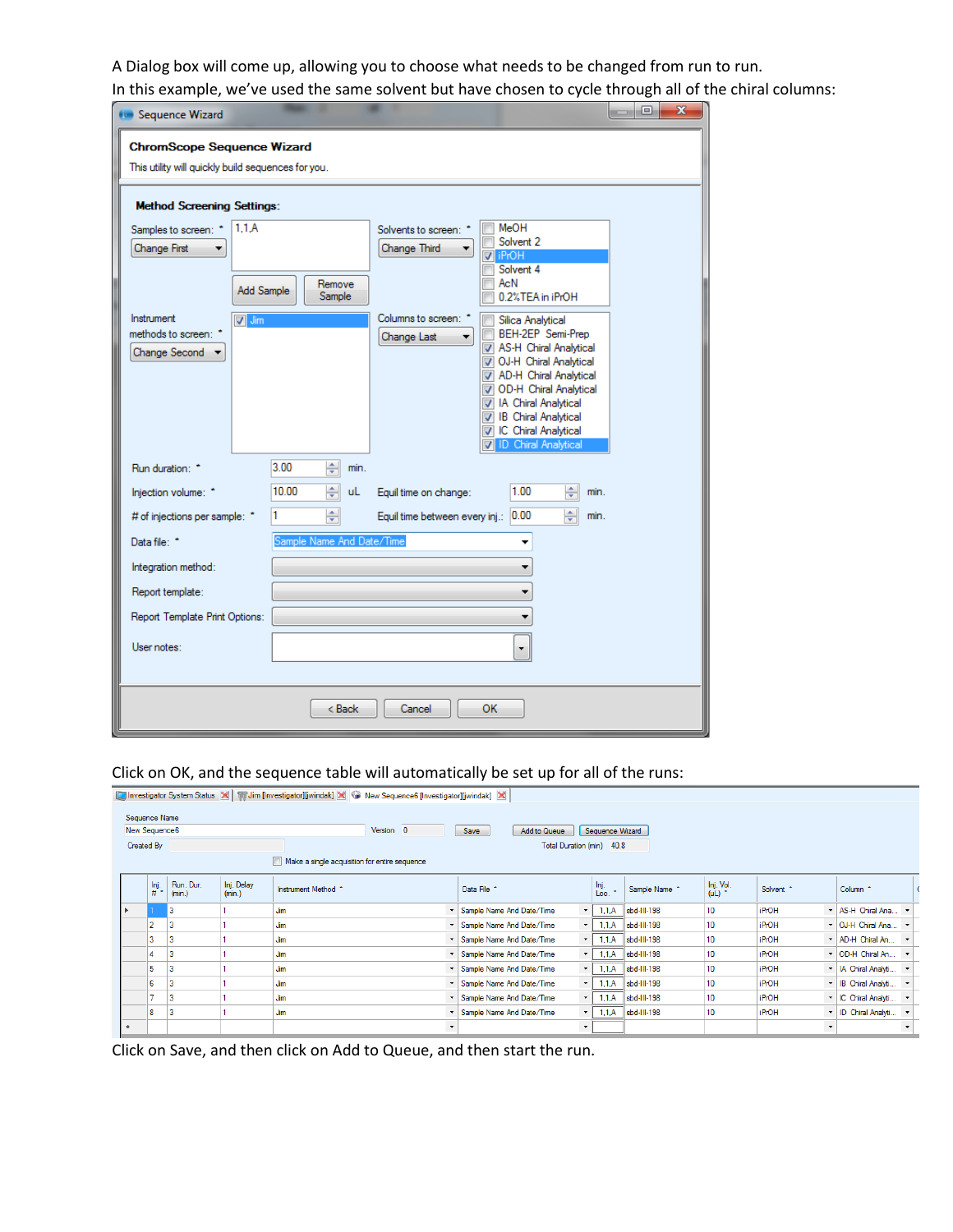#### How to Display Data Files That Have Been Run:



Mehd-III-198 2-3-2017 9-33-08 AM tha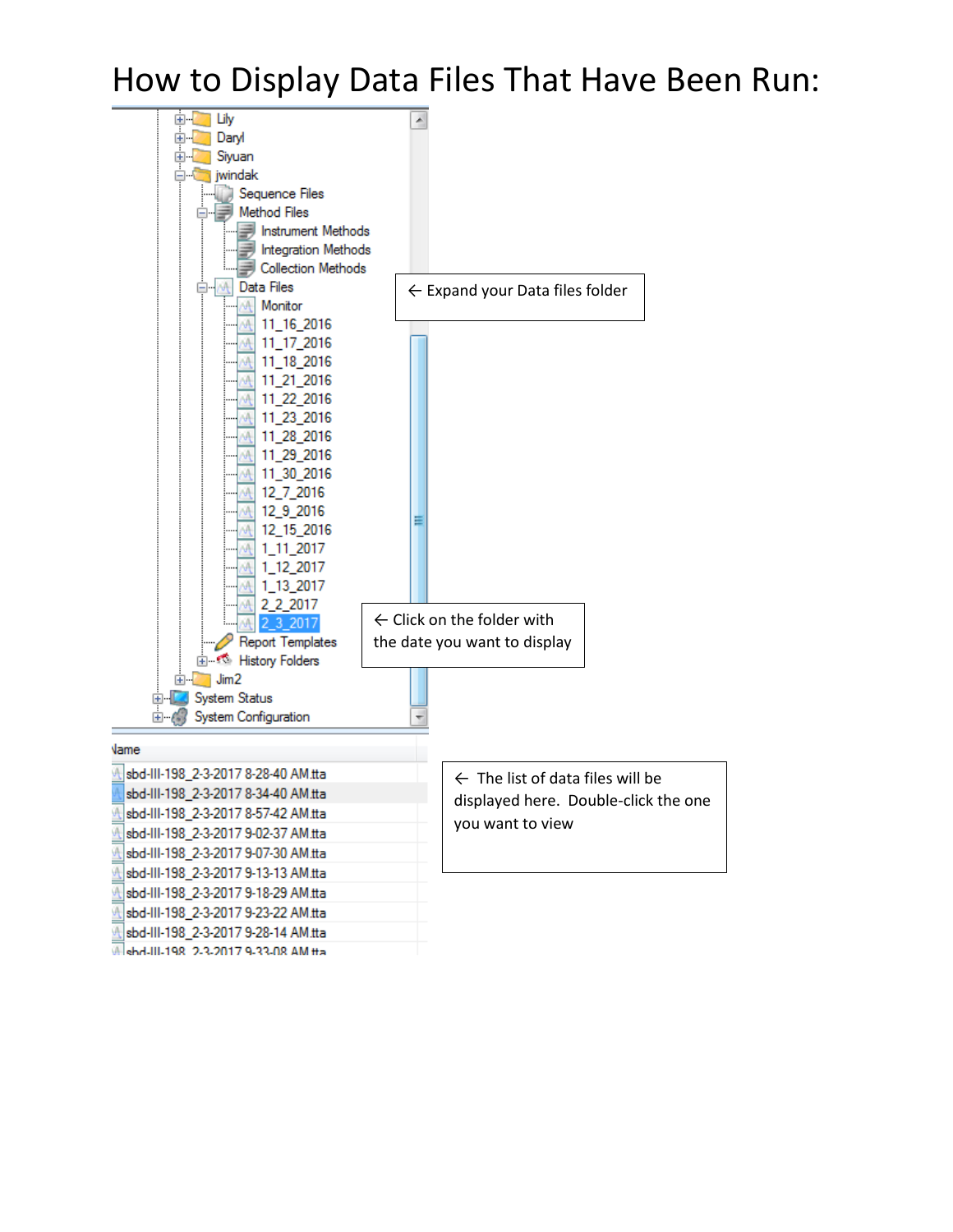

To print a report, or save one as a PDF, click on the File menu, and click on "Print Quick Report to Printer" or "Print Quick Report to PDF".